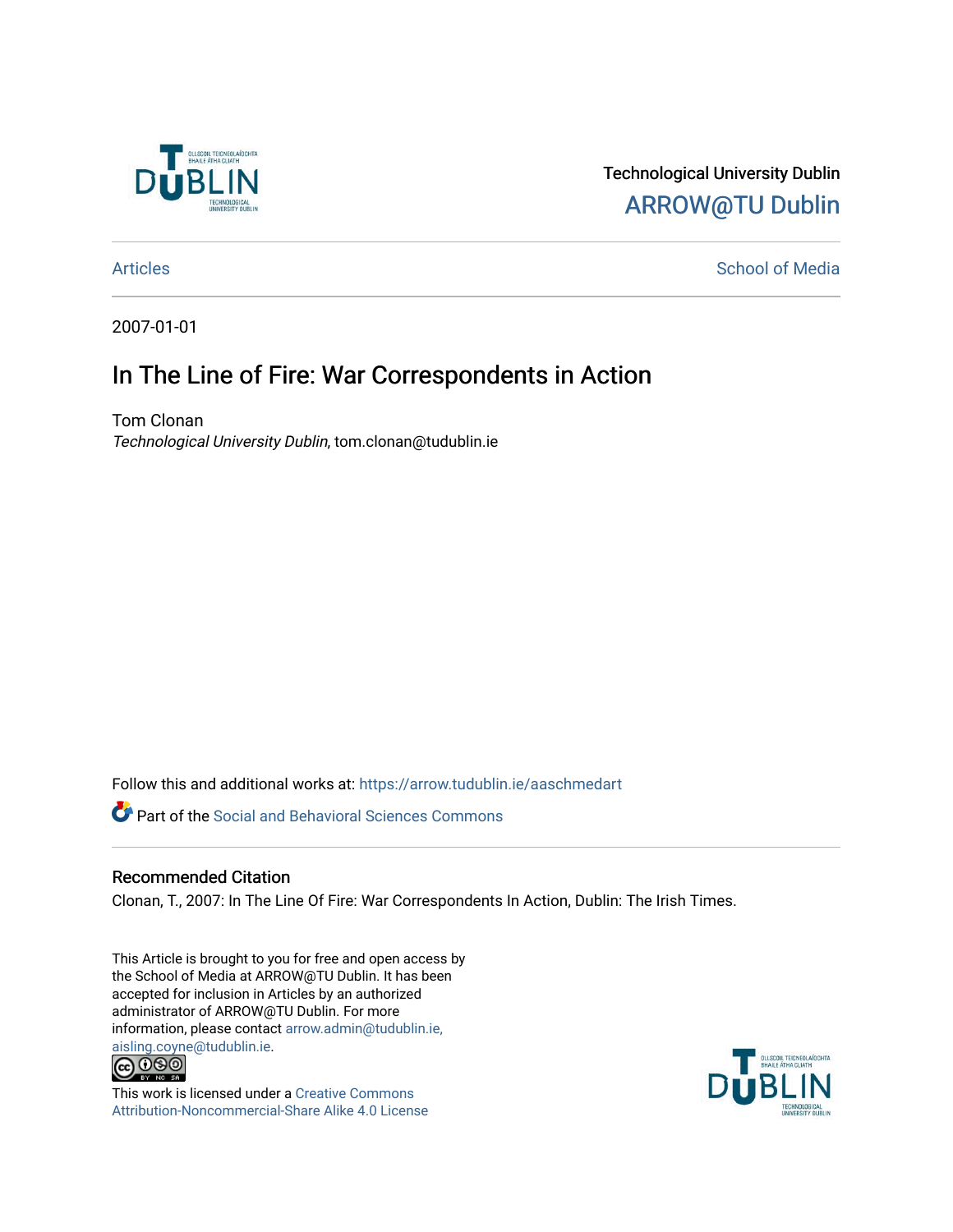## War Reporting (1)

As of the  $1<sup>st</sup>$  of December of this year, 171 journalists and other media workers have been killed – most of them murdered – in 35 different countries across the world. Sixty four of this number were killed in Iraq. Many others were killed covering conflict in Afghanistan and elsewhere making 2007 the worst year on record for deaths among journalists and media workers worldwide.

Most foreign, development and war correspondents believe that a sea-change has taken place in the opening decade of the  $21<sup>st</sup>$  Century in the manner in which wars are being waged, with journalists being deliberately targeted by parties to conflicts from the Middle East to Asia and the African continent. This has fundamentally changed the way in which journalists are able to operate in conflict zones and has let to a tectonic shift in the manner in which we access information from these areas. This has led to a situation where many foreign correspondents believe that conflict zones have become 'black holes' with little or no real information making its way onto the western news agenda.

Patrick Cockburn of the London Independent has been a highly respected war correspondent for almost 33 years and has reported on war and conflict from Northern Ireland in the 1970s through to the civil war in Lebanon during the 1980s and most recently from inside Iraq. Cockburn agrees that in recent years, war reporting has become a more hazardous occupation. 'It has got more dangerous. In Belfast for example in the 1970s and indeed in Beirut, all of the militias and factions were avid newspaper readers and they all had smart media personnel. So, it was reasonably safe for a journalist, until around 1984 when they started the kidnapping in Beirut. But, even then, being a journalist was probably safer than other professions'.

Cockburn points to the role of international 'Jihad' or a global ideological or cultural war that has broken out since the collapse of the Cold War and the 9/11 attacks on the Twin Towers in 2001 as inimical to the safety of journalists worldwide. 'Part of the Islamic reaction in Iraq and the Middle East today is not just political, but cultural. They see western newspapers as part of the general problem of 'the west' and as a result they are quite antagonistic towards media. But, it's not just the obvious places like Iraq that are very dangerous for journalists. Other countries, particularly former satellite states of the Soviet Union, Uzbekistan, Turkmenistan, the North Caucasus including territories such as Chechnya, the southern Caucasus, Armenia, Georgia and Ingushetia are particularly dangerous for journalists. The majority of journalists killed there are locals. Throughout the former USSR for example, even in the Ukraine, powerful people just shoot journalists if they irritate or embarrass them. In Tajikistan for example, 92 journalists have been murdered since 1989. The danger levels have certainly increased for journalists in conflict zones, but more generally the world has become a more dangerous place for journalists'.

Despite the dangers posed to western journalists, Cockburn, originally from Co. Cork regularly travels to Iraq and operates outside the relative safety of areas such as the Green Zone in Baghdad. As a result, he has experienced at first hand many of the hazards that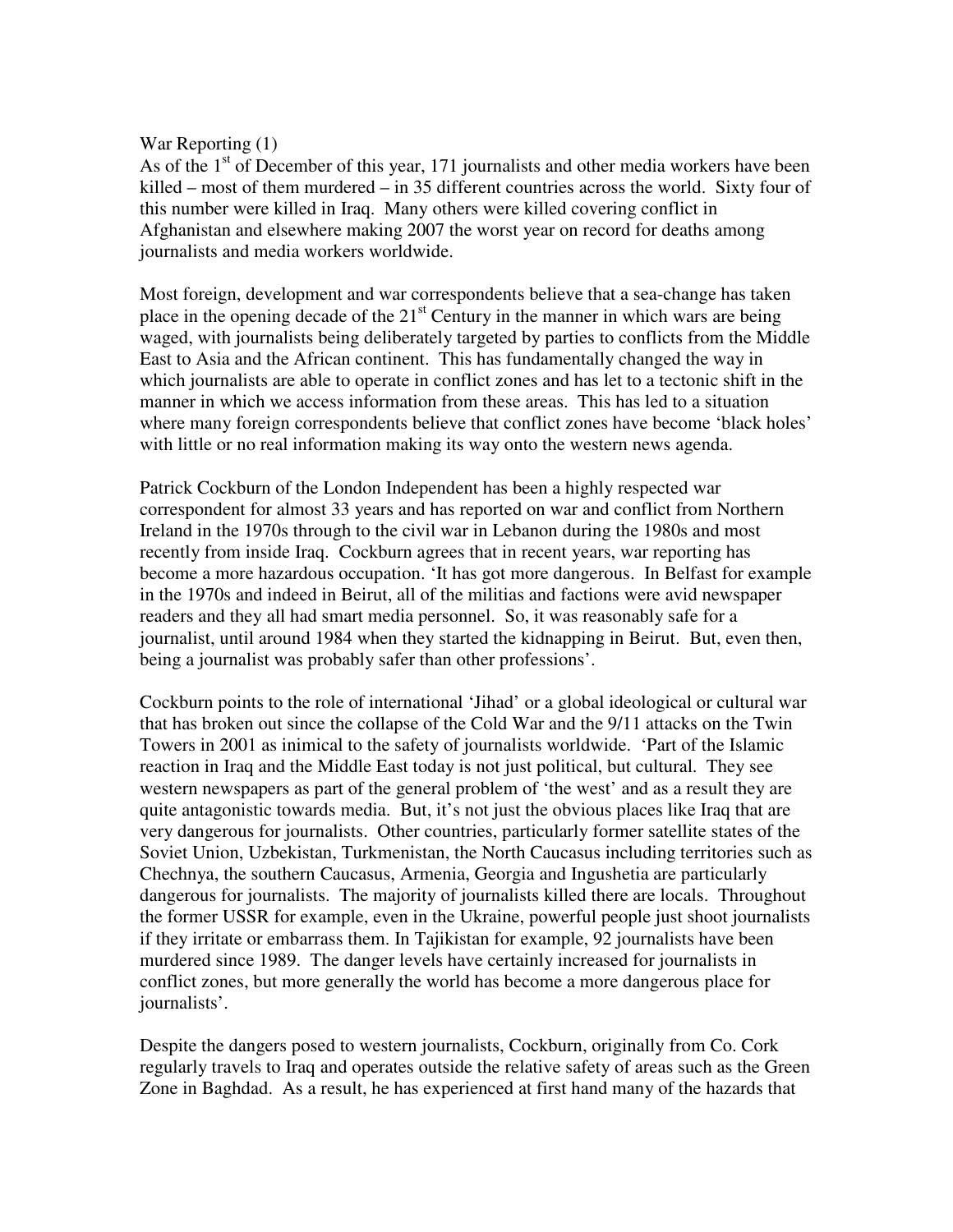confront journalists reporting on war today. In 2004, Cockburn and his driver were seized from their car whilst travelling to the predominantly Shia city of Najaf. 'I was wearing a Kefiya and got dragged out of the car by some guys on a checkpoint who were shouting 'American spy'. There was no discipline on the checkpoint and some of the guys wanted to kill us, myself and the driver, there and then, on the spot as it were. As they were preparing to shoot us, they got into a discussion as to whether or not they'd take us to their mosque and present us to their leaders there … with a view to perhaps killing us there or thereabouts. I had a chance during that pause to show them my Irish passport. The Irish passport certainly saved us'.

Cockburn is conscious of the value – albeit diminishing - of the Irish passport for survival in many areas of conflict today. 'I'm not so sure that the Irish passport would make a terrible deal of difference to those in the kidnap business. But, definitely a UK or a US passport can be a death sentence. They [the insurgents] do know about Ireland though and the nuances of the Irish struggle against Britain. For example, in Fallujah, on the day the insurgents brought down a US Chinook helicopter, some of the locals were asking me about 'Michael Collins'. You know, they've seen the film. And they read a lot. And they know a bit of Irish history. So, the Irish passport is still a good thing to have'.

Cockburn acknowledges that despite the dangers inherent in war reporting, many young men and women, eager to fast track or kick-start a career in journalism are tempted to travel in a freelance capacity, to war zones. His advice is simple. 'The trick is to stay alive. Remember, you'll never blend in, so don't think you can disguise yourself. Everyone is watching you. That is a feature of a hostile environment. And always make sure your driver knows the way. All taxi drivers say they know the way. And bad things happen on the wrong road'.

Some journalists however have succeeded in blending in  $-$  if only briefly. Nir Rosen, an American journalist who has written extensively for Time Magazine and the New Yorker - and whose parents are Iranian - regularly operates deep within Iraq far from the security of the Green Zone. 'Speaking fluent Farsi and Arabic, in 2005 I persuaded Time magazine to send me to Iraq as a stringer. I felt that Iraq had become a black hole. Even now in 2007 it remains largely a black hole. We just don't know what is going on inside Iraq. I decided to get embedded with the Iraqi people and tell the other side to the story of the US invasion of Iraq'.

Rosen employed a simple but high-risk strategy to get beyond military and official US sources to tell the Iraq story. 'My Arabic was good. And ethnically the Iraqis were related to me by way of my Iranian heritage. So, I just got a taxi down town and hung out at the mosques in the Baghdad area and surrounding towns. It was a very successful technique for getting interviews. I spent on and off, two years in Iraq including a whole year in Baghdad'.

Eventually, Rosen's luck began to run out and one night, after taking a taxi to the scene of a shooting incident at a Sunni mosque in a Shia district in Baghdad, Rosen was seized by a number of armed Sunni militants. 'Suddenly, I was rushed into the Mosque by some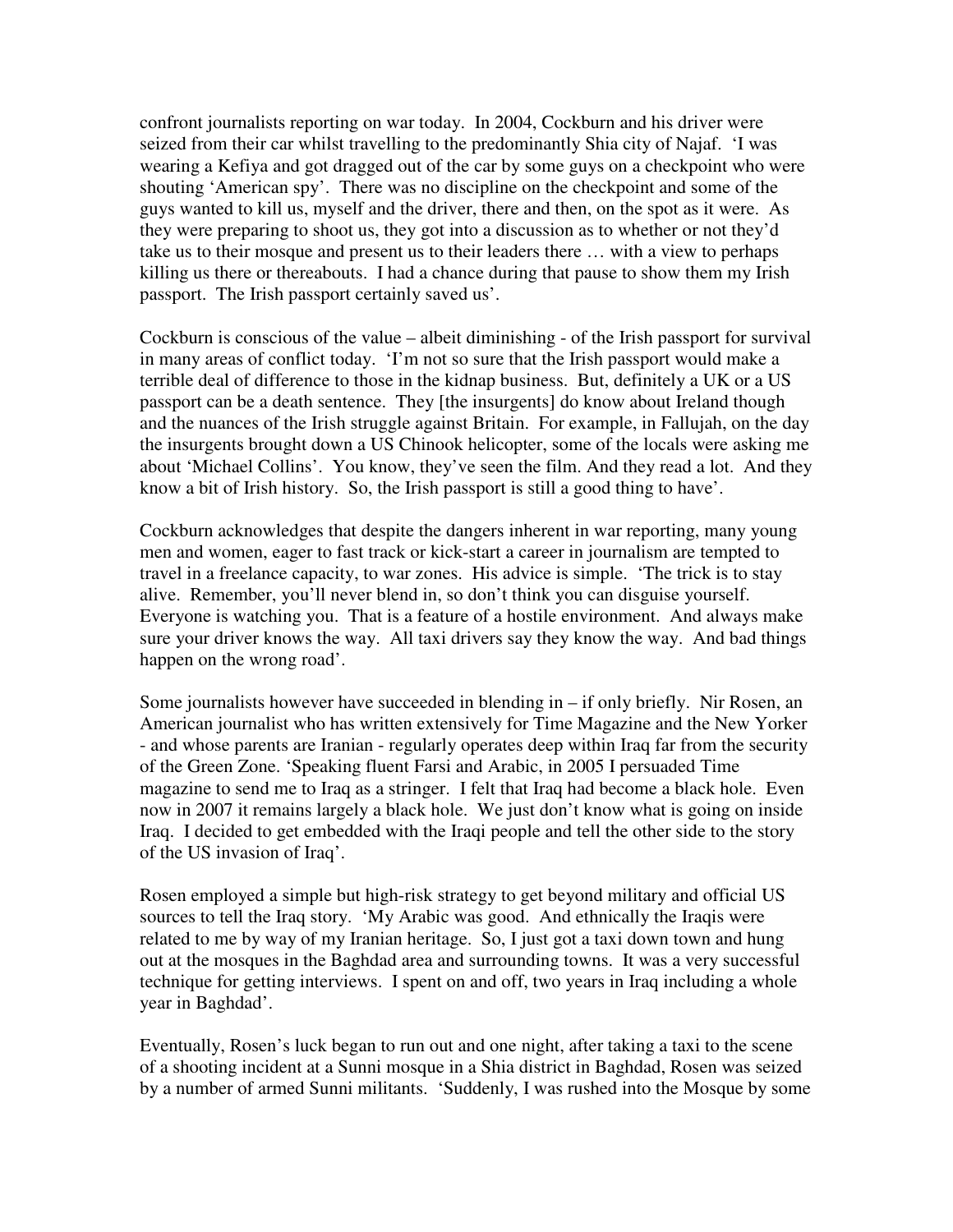very angry men. And they were as mad as hell. And, I suppose, I shouldn't have been that surprised. Mosques are often not good places to be in Iraq at the moment. They can be places where militants gather and where bad things can happen. The guys held me there and started to argue about whether or not to kill me on the spot or wait for another group to come and film my execution. Meantime, I named every Sunni cleric I could think of who might vouch for me. And they started listening to me. And they let me go. Just like that'.

Rosen, like many war correspondents was conscious of how dangerous an American passport can be in such circumstances. According to Rosen, 'The Irish passport would be a good thing to have for a correspondent. It is definitely still considered sort of neutral by the Iraqis. But it only goes so far. The Iraqis though have a strong identification with the Irish struggle against colonial powers and the Irish cause and fight for freedom. That still resonates in Iraq today. In my experience, these guys are well educated and well up on history and Ireland'.

Rosen, like Cockburn warns would-be western war correspondents of the many dangers and challenges of reporting from conflict zones. 'Even if you're well set up. And Iraq can be expensive. With a driver and a fixer and an interpreter. I've seen translators and interpreters tell lies to western journalists. They can be very subjective and interpret stuff in a very uneven way. Many of them are actively filtering information. Telling journalists what they think they ought to hear as opposed to telling the truth. They are being relied on as interlocutors. And they are not objective'. Rosen also warns about the capricious nature of the dangers of war reporting. 'In spite of all your training and briefing. No matter how experienced you are, it is always the irrational thing that kills you. The unpredictability of incidents in Iraq stick out in my mind. When something bad happens, it happens real quick. There is no warning. No knowing'.

Veteran reporter Martin Bell has reported on a variety of conflicts over four decades from Vietnam in the 1960's to the present day. He also agrees that war reporting has become extremely hazardous of late. 'In Vietnam it was nothing like as dangerous as it is today for reporters. I mean, there were a number of isolated cases where one or two journalists were cornered in Saigon and killed by the Viet Cong. But it wasn't very common. Nowadays, if you tried the free-ranging type of journalism that we practised in Vietnam, you wouldn't last a week. You probably wouldn't last 48 hours. And it is not just in Iraq. It is the same for Africa, vast swathes of the former Soviet Union and large parts of Asia'.

Bell, in common with many war reporters, in addition to the instability created by the collapse of the former Soviet Union cites militant Islamism as one of the main threats to  $21<sup>st</sup>$  Century war reporters in the field. 'It [the threat to journalists] goes with the phenomenon of international Jihad and the perception of the media as being infidels who are part of the great Satan's effort to thwart Islam. I did most of my war reporting in Vietnam, the Middle East in the 1970s, Northern Ireland and Bosnia in the 1980s and 1990s. The worst thing that could happen to you would be to get caught in the cross fire.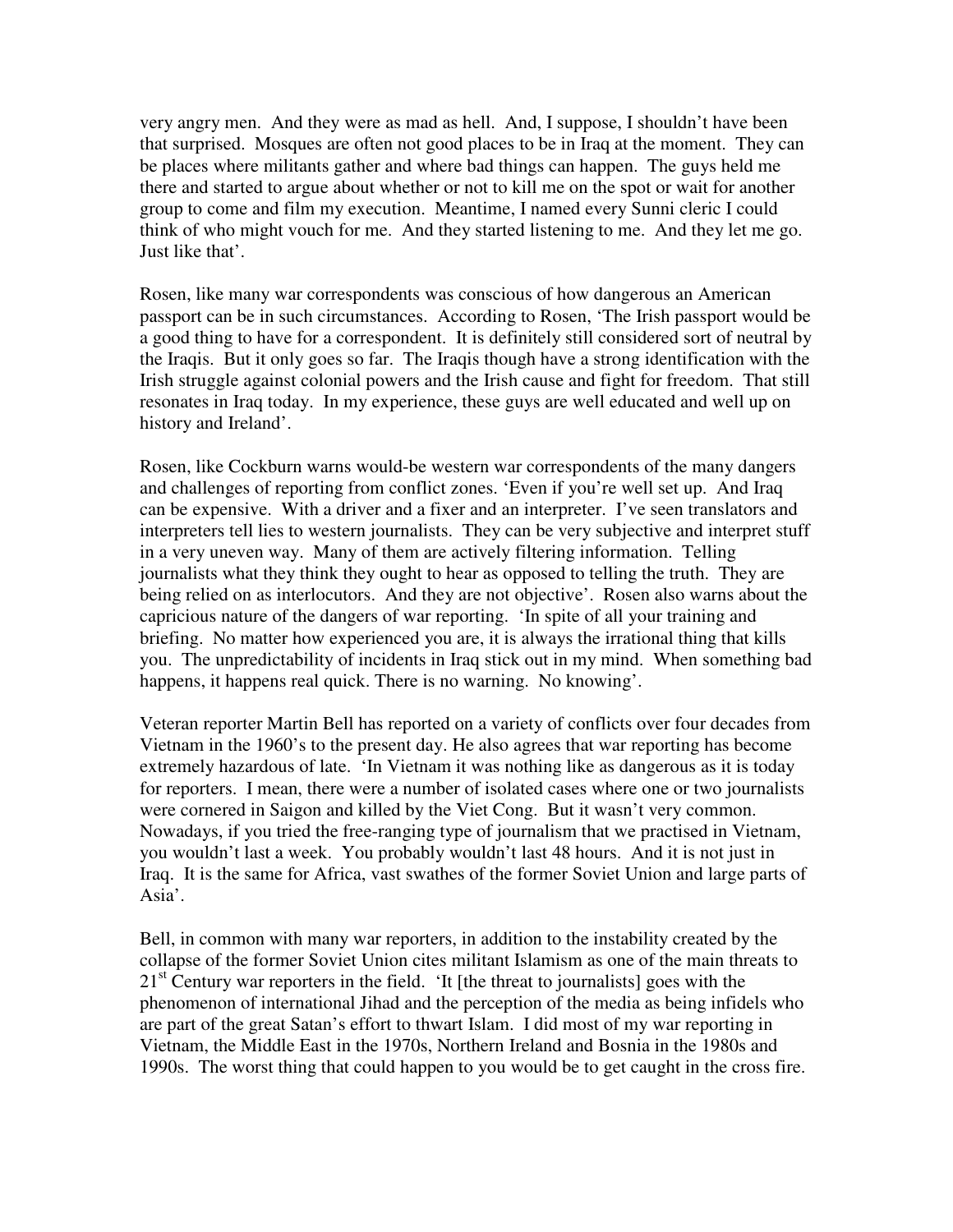There was no real danger of being targeted. Of being assassinated for who you were. But, that's all changed. And it's changing all over the world'.

As a consequence, Bell feels that conflict zones such as Iraq are almost impossible to report upon using traditional journalistic methods. 'I don't think we're getting any picture at all of what's happening in Iraq. I think that most western reporting out of Baghdad is pretty useless now because the reporters can't leave their compounds for more than about fifteen minutes. So we have what I call roof-top journalism. Very inauthentic. It is usually a well known bloke, very smartly dressed, standing in front of two of the most famous palm trees in the world on the roof of whatever hotel the media pack are lodged in. But, he doesn't know anything because he hasn't been outside the compound for more than 15 minutes'.

Bell is also critical of the  $21<sup>st</sup>$  century news agenda as policed by foreign editors in both the print and electronic media. 'I mean, look at the BBC's 6 O' Clock News now. It used to tell you what was going on in the nation and in the world. Now it tells you what's going on inside the editor's head. There has been a change in the news agenda since the early 1990's, starting in the UK with ITN. A definite dumbing down, with celebrity journalism and fashion and health stories and whatever was required to keep the figures up. We don't take the world's news seriously any more. And that is true for most of the newspapers, including the broadsheets also'.

Even though Martin Bell was seriously injured when hit by a mortar round in Bosnia, he is philosophical about the incident and does not equate this experience with the threat posed to war reporters today. 'I had an armoured Land Rover in Bosnia which used to belong to the RUC. We used to call her Miss Piggy. I wasn't in her the day I got hit. I wasn't targeted either. My field craft just failed me. If you are in a hostile environment, things like that are going to happen. Someone is going to get killed or injured. I got hit because I was in a war zone, not because I was a journalist'.

As a result of the risks posed to journalists today in an ideologically charged conflict environment which sees journalists as 'legitimate targets', Bell sees the embedding of journalists with the military as a 'necessary evil'. 'In 2003, I believe there were 2000 journalists kicking their heels in Kuwait. Now, you can't have these people swarming all over the battlefield. You can't run a proper war like that. Which is one of the reasons why embedding systems seem inevitable. It is the sheer number of journalists from so many television and radio stations and newspapers. And, apparently, journalists inflict this pack mentality on themselves. So, it is no good complaining about it. That would be a bit like complaining about the weather'. Bell however, does note some serious drawbacks to the system of embedding.

'With embedding you're trading freedom for access. And you've got to avoid the staged media event. If you're in the first wave, if you're with the commander, then I suppose you're only a few hundred metres from the real action. So you can see stuff from the soldier's point of view. I think that is fine in so far as it goes. So long as it is not the only information that the network is getting'.